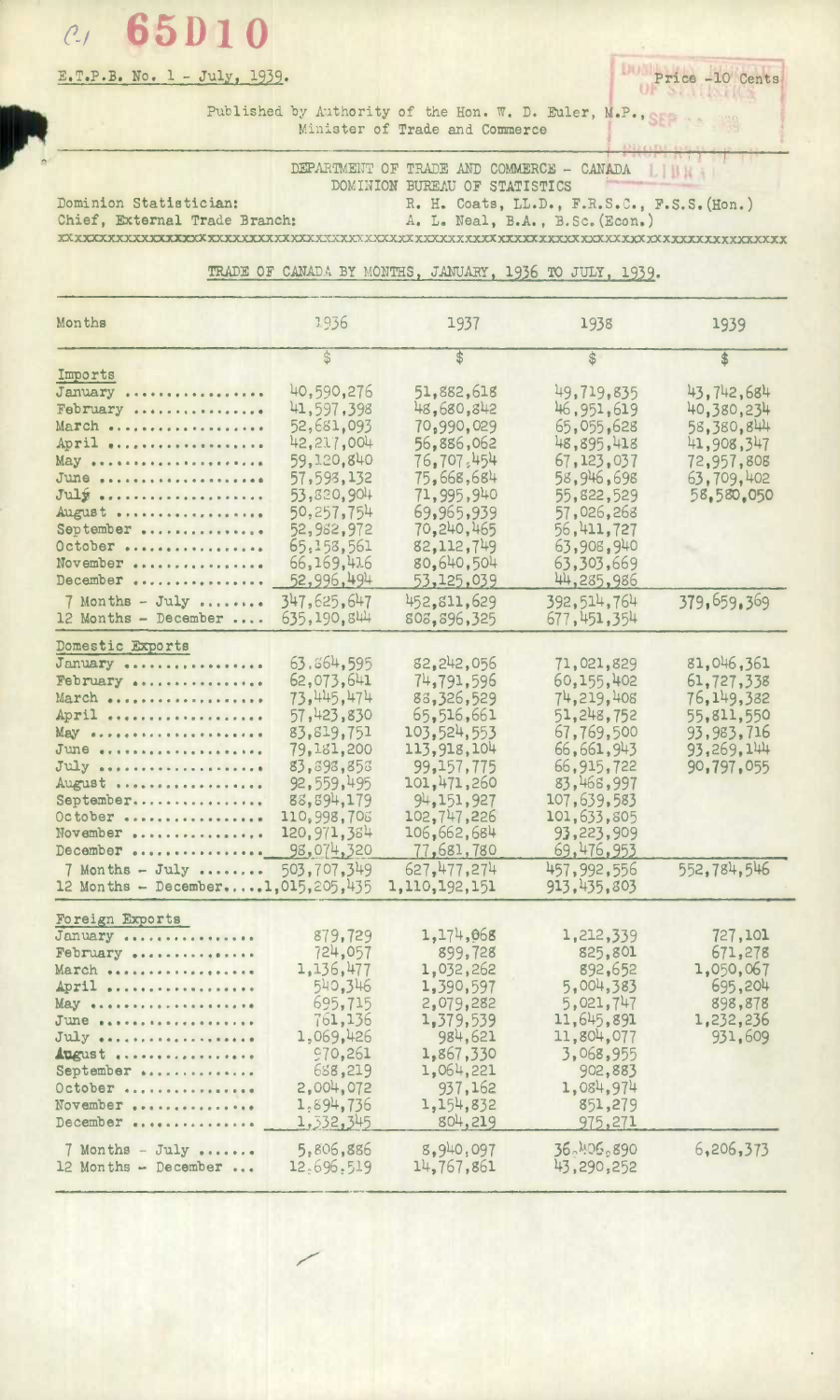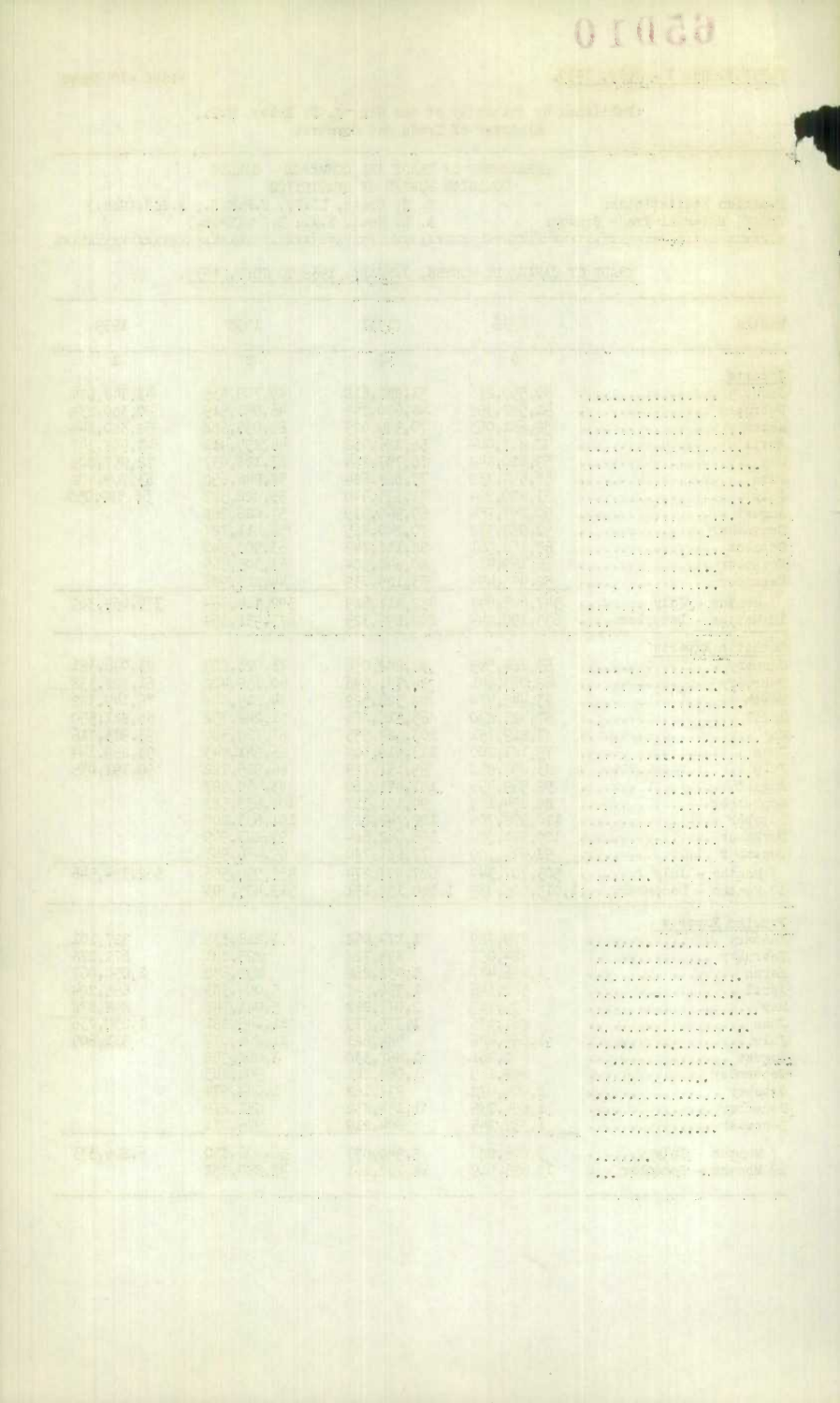Trade of Canada, by Months, January, 1936 to July 1939.

| Months                                 | 1936                           |           | 1937          |                   | 1938                            | 1939          |
|----------------------------------------|--------------------------------|-----------|---------------|-------------------|---------------------------------|---------------|
| Total Trade                            |                                |           |               |                   |                                 |               |
| January                                | 105,334.600                    |           | 135,298,742   |                   | 121,954,003                     | 125, 516, 146 |
| February                               | 104,395,096                    |           | 124, 372, 166 |                   | 107,932,822                     | 102,778,850   |
| March                                  | 127,263,04#                    |           | 160, 343, 820 |                   | 140, 167, 688                   | 135,580,293   |
| April                                  | 100,181,180                    |           | 123, 793, 320 |                   | 105, 148, 553                   | 98,415,101    |
| May                                    | 143, 636, 306                  |           | 182, 311, 289 |                   | 139.914,284                     | 167,840,402   |
| June                                   | 137,540,468                    |           | 190,966,327   |                   | 137, 254, 532                   | 158,210,782   |
| July                                   | 138,789,188                    |           | 172, 138, 336 |                   | 134,542,328                     | 150, 308, 714 |
| August                                 | 143,787,510                    |           | 173,304,529   |                   | 143,564,220                     |               |
| September                              | 142,565,370                    |           | 165,456,613   |                   | 164, 954, 193                   |               |
| October                                | 178, 161, 341                  |           | 185,797,137   |                   | 166,627,719                     |               |
| November                               | 189,035,536                    |           | 188,458,020   |                   | 157, 378, 857                   |               |
| December                               | 152.403.159                    |           | 131, 611, 038 |                   | 114,738,210                     |               |
| 7 Months - July                        | 857.139,882                    |           | 1,089,229,000 |                   | 886, 914, 210                   | 938, 650, 288 |
| 12 Months - December                   |                                |           |               |                   |                                 |               |
|                                        | 1,663,092,798                  |           | 1,933,856,337 |                   | 1, 634, 177, 409                |               |
| Duty Collected                         |                                |           |               |                   |                                 |               |
| January                                | 5,866,447                      |           | 7,280,313     |                   | 6,950,642                       | 6,182,925     |
| February                               | 6.097.665                      |           | 6.944,703     |                   | 6,749,980                       | 5,844,268     |
| March                                  | 7,712,244                      |           | 9,958,317     |                   | 9,394,965                       | 8,044,036     |
| April                                  | 6,153,811                      |           | 7,591,775     |                   | 6,607,783                       | 5,873,315     |
| May                                    | 8,100.861                      |           | 9,361,519     |                   | 8,519.770                       | 8,914,256     |
| June                                   | 7.790.430                      |           | 8,736,170     |                   | 7,828,826                       | 7,833,221     |
| $July \ \dots \ \dots \ \dots \ \dots$ | 7,252,847                      |           | 3,505,885     |                   | 7,293,412                       | 7,170,291     |
| August                                 | 6,795,884                      |           | 8,782,342     |                   | 7,608,740                       |               |
| September                              | 7,379,731                      |           | 9,070,318     |                   | 7,696,403                       |               |
| October                                | 8,706,724                      |           | 10,287,458    |                   | 8,504,577                       |               |
| November                               | 8,320,565                      |           | 10,270,206    |                   | 8,418,454                       |               |
| December                               | 7,597,823                      |           | 8,018,692     |                   | 6,723,812                       |               |
| 7 Months - July.                       | 48,974,355                     |           | 58, 378, 682  |                   | 53, 345, 378                    | 49,862,306    |
| 12 Months -December                    | 87,775,082                     |           | 104,807,698   |                   | 92,297,364                      |               |
| Balance of Trade                       |                                |           |               |                   |                                 |               |
| January +                              | 24, 154, 048<br>$\div$         |           | 31, 533, 506  | $+$               | 22,514.333<br>$\div$            | 38,030,778    |
| February +                             | 21,200.300<br>$\div$           |           | 27,010,482    | $\boldsymbol{+}$  | 14,029,584<br>$\div$            | 22,018,382    |
| March +                                | $21,900,853 +$                 |           | 18,368,762    | $+$               | 10,056,432<br>$\,+\,$           | 18,818,605    |
| April +                                | 15,747,172<br>$+$              |           | 10,021,196    | $\div$            | 7,357,717<br>÷                  | 14,598,407    |
| May $$                                 | 25,394,626<br>$\div$           |           | 28,896,381    | $^{+}$            | 5,668,210<br>$\div$             | 21, 924, 786  |
| $June \dots \dots \dots \dots$         | 22, 344, 204                   | $\div$    | 39,628,959    | $\qquad \qquad +$ | 19,361.136<br>$+$               | 30,791,978    |
| $July \dots$                           | 31, 147, 380                   | $\ddot{}$ | 28,146,456    | $\ddot{}$         | 22,897.270<br>$\qquad \qquad +$ | 33, 148, 614  |
| Lugust t                               | 43,272,002<br>$\div$           |           | 33, 372, 651  | $\div$            | 29,511, .84                     |               |
| September +                            | 36,599,426<br>$\boldsymbol{+}$ |           | 24,975,683    | $\div$            | 52,130,739                      |               |
| October +                              | 47,844,219<br>$^{+}$           |           | 21.571,639    | $^{+}$            | 38,809.839                      |               |
| November +                             | 56,696,704<br>$^{+}$           |           | 27, 177, 012  | $\div$            | 30,771,519                      |               |
| December +                             | 46,410,171                     |           | 25,360,960    | $^{+}$            | 26, 166, 238                    |               |
| $7$ Months - $July +$                  | 161,888,588<br>$^{+}$          |           | 133,605.742   | $+$               | 101,884,682<br>÷                | 179, 331, 550 |
| 12 Months-December+                    | 392,711,110                    |           | 316,063,687   | $+$               | 279, 274, 701                   |               |

Imports and Exports by Main Groups, July, 1939.

| Main Groups                     | Importa     |            | Exports      |         |  |
|---------------------------------|-------------|------------|--------------|---------|--|
|                                 | Dutiable    | Free       | Domestic     | Foreign |  |
|                                 |             | \$         |              | 63      |  |
| Agricultural Vegetable Products | 5,833.752   | 3,111,815  | 17, 147, 411 | 70,540  |  |
| Animals and Animal Products     | 1,387,234   | 1,221,687  | 11, 214, 327 | 126,689 |  |
| Fibres, Textiles and Textile    |             |            |              |         |  |
| Products                        | 3,652,593   | 4.056.042  | 1.344.670    | 96,757  |  |
| Wood, Wood Products and Paper   | 1,235,710   | 1,287,782  | 20, 615.014  | 73,892  |  |
| Iron and Its Products           | 9, 115, 129 | 4,226,808  | 6,014,502    | 194,500 |  |
| Non-Ferrous Metals and Their    |             |            |              |         |  |
| Products                        | 2,024,446   | 1,713,719  | 29.331,736   | 76,180  |  |
| Non-Metallic Minerals and       |             |            |              |         |  |
| Their Products                  | 4,071,752   | 7,298,833  | 2,200,642    | 103,261 |  |
| Chemicals and Allied Products.  | 1,877.818   | 1,609,109  | 1.584,758    | 9,883   |  |
| Miscellaneous Commodities       | 1,758,301   | 3,097,714  | 1, 343, 995  | 179,907 |  |
|                                 |             |            |              |         |  |
| TOTAL                           | 30.956.541  | 27,623,509 | 90,797,055   | 931,609 |  |